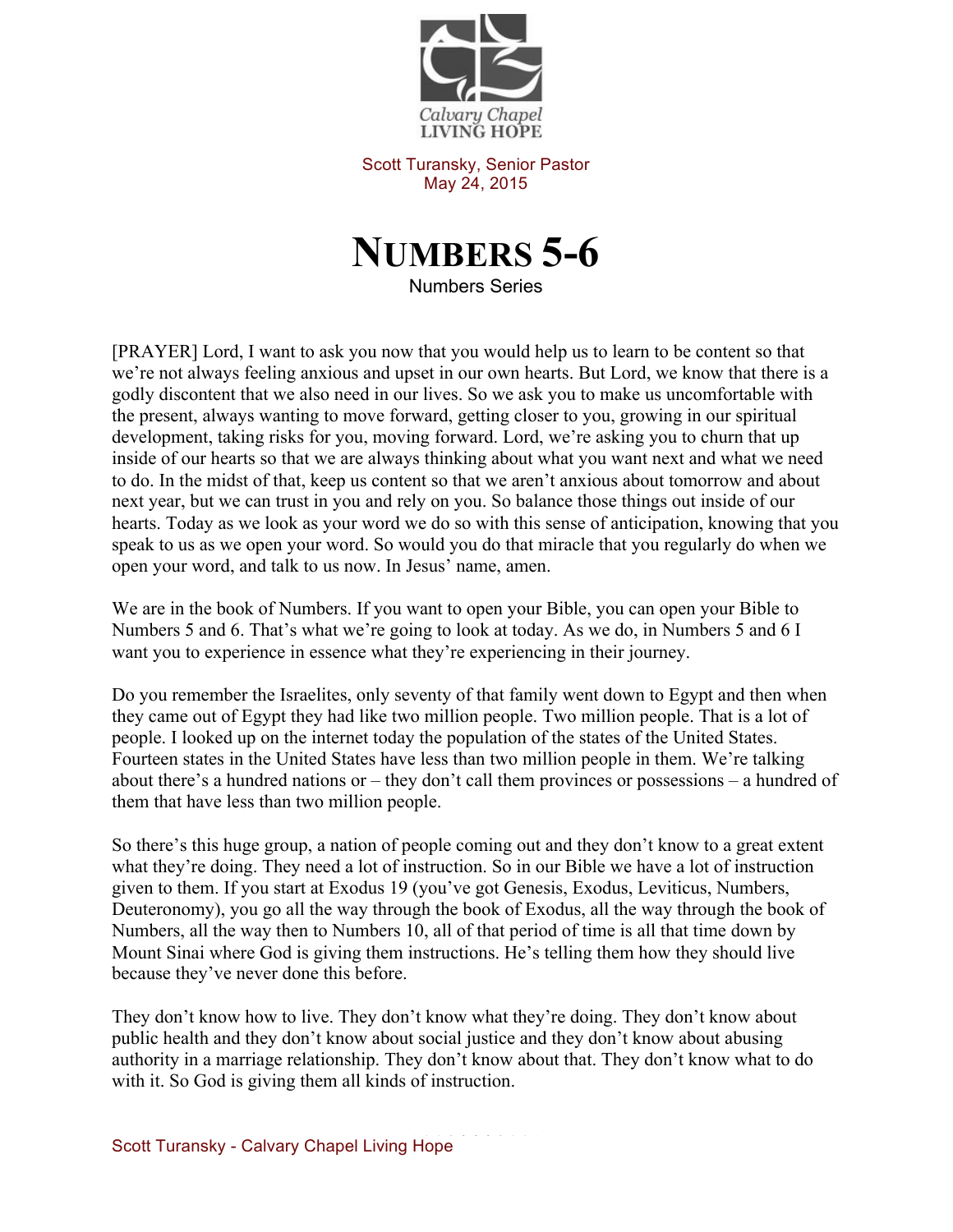When we come to Numbers 5, we're at a place where He's going to give three instructions – one for public health, one for social justice, and another for abuse in a marriage relationship. That's what we're going to look at and those are just three examples. If we look at all of the law, we'll see a lot more examples of all kinds of things. But as we go in now, He's giving them instructions to know how to respond. How do you deal with some of these things that are challenging. What do you do in order to make this work?

If you look at Numbers 5:1, it starts the same way we're going to see several times here. *The Lord said to Moses, "Command the Israelites to send away from the camp anyone who has a defiling skin disease or a discharge of any kind, or who is ceremonially unclean because of a dead body.* These are people who have potential contagious issues. *Send away male and female alike; send them outside the camp so they will not defile their camp, where I dwell among them." The Israelites did so; they sent them outside the camp. They did just as the Lord had instructed Moses.*

This week Melissa graduated from NYU and got her master's degree. One of them was in public health. I went to the events and at one of the events she was explaining about the project she did when she went to Togo (this is part of her program) with some other students. They were mapping out what things need to be done in order to increase or decrease infant mortality.

We also heard from other groups. A group of Nepal and the challenges that they face because the women who could be getting medical help at the clinic or go to the hospital where there's professionals can't get there either because the transportation is really poor or the husbands say, "No, we're not going to spend money on it." So there are public health issues all over our world today. It was fascinating to hear some of the things that are going on in the midst of all of that.

It's that kind of thing that God is speaking to here as He's trying to help these people with their public health issues. Community health so that we're not having a contagious disease that's moving all around and hurting people. So they have to send them out of the camp.

We aren't told here, but in other places when they want to come back they have to go to the priest and the priest has the job of checking them out to make sure that the skin disease is gone or the rash is gone so that they can reenter the camp. Fascinating. So he's describing all of that in those first few verses. That's one kind of problem He's helping them with.

Now let's go to another kind of problem starting in verse 5. This one has to do with social justice. *The Lord said to Moses, "Say to the Israelites: 'Any man or woman who wrongs another in any way and so is unfaithful to the Lord is guilty and must confess the sin they have committed.* 

So now we have the problem of someone wronging someone else. What do you do? How do you handle it when someone's wronged somebody else? We've got to have a plan for the community to address some things. He starts by saying the person *must confess the sin they have committed.* 

I help parents work with their children and one of the things we do is we help children develop good patterns of relating to each other, especially when we're dealing with sibling conflict. We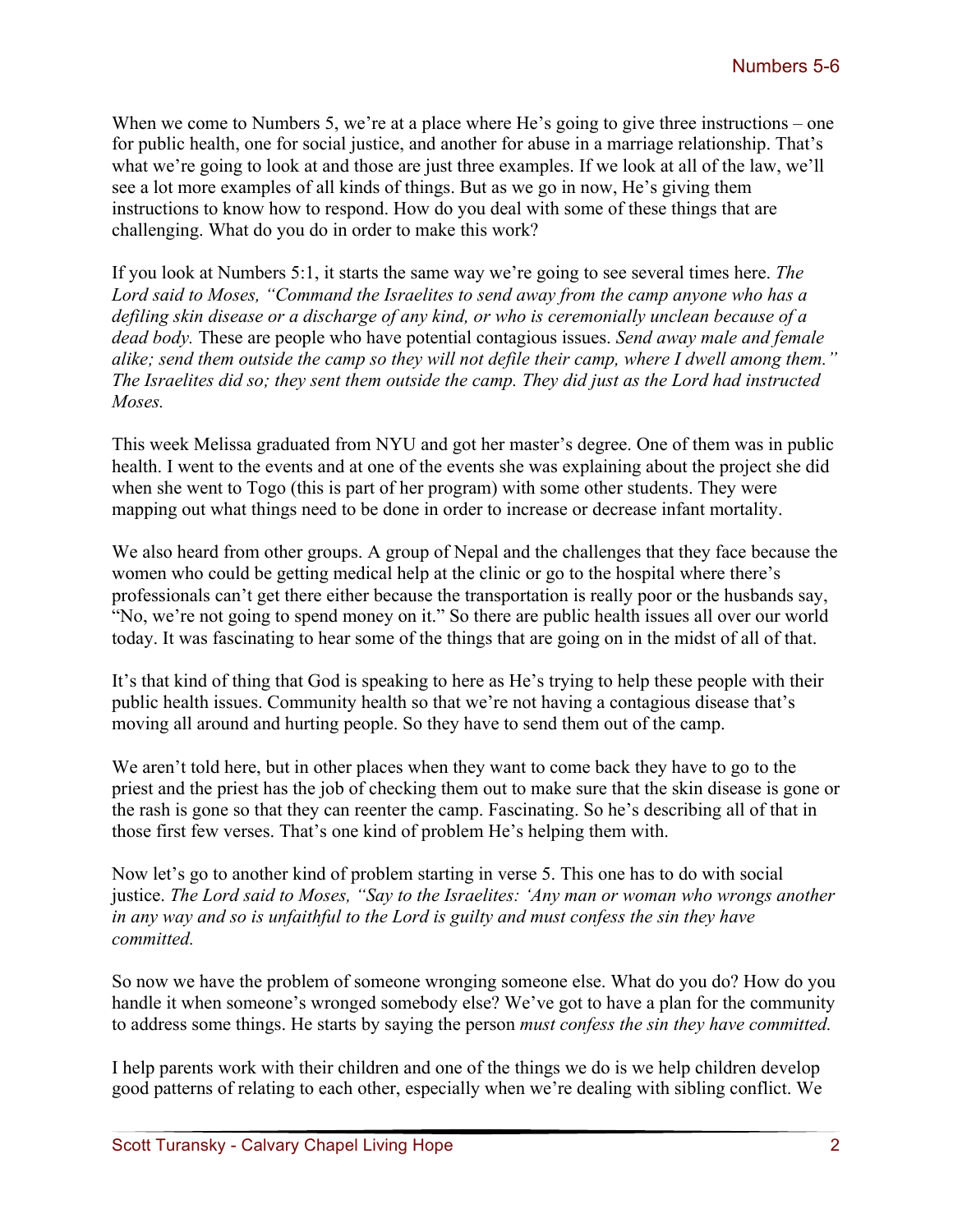say sibling conflict is a child's first class in relationship school. So they're learning things in the midst of sibling conflict they're going to use as life skills for the rest of their lives.

When two kids are having offense against one another, we say to parents it may not be best to have one say, "I'm sorry," to the other. Because sorrow is an emotion and they might not be experiencing the emotion of sorrow. So you don't necessarily want to have them say, "I'm sorry," unless they are sorry. It might be better for them to say, "I was wrong. Will you forgive me?" This sense of confession is this idea first this person has to confess their sin to the other person.

It's not just good enough to go apologize to someone. You tell a child go apologize. "I'm sorry." His heart may not be in it. He can admit, "I was wrong. Can you forgive me?" That's what we're talking about here.

God has a plan in His word for healing relationships. We see that not just in the Old Testament. We see that in the New Testament. When someone sins or makes a mistake or acts foolishly there's a way to handle that. So here we start with the very first part is they need to confess.

Now we teach parents as they're working with their children to have a positive conclusion with their kids by asking three questions and making a statement when they correct their kids. The three questions are these. The first one, "What did you do wrong?" It comes right out of this idea of confession. That's God's first step in restoring a relationship. First we confess. We ask the question what did you do wrong? Then we ask the question, why was that wrong? The next question is what are you going to do differently next time to get focused on repentance and moving forward. Then we make a statement okay go ahead and try again, a conscience-freeing statement for children now as they're growing up learning how to process offenses in God's way.

It starts in this passage where God is saying if someone has wronged somebody else they need to start by confessing the sin they've committed. That's the first thing.

## Notice it continues in verse 7 by saying, *They must make full restitution for the wrong they have done, add a fifth of the value to it and give it all to the person they have wronged.*

Now this is a very interesting idea. It's restitution. If you've taken someone or you've damaged someone else's thing there's an offense there. Because now the relationship has changed.

I just encourage you to be careful about loaning stuff to somebody, especially your friends. If you want to keep them as friends be careful about loaning stuff to friends. Don't loan money to people you love because it changes the relationship. Just be really careful about that. Or just give it to them so there are no strings attached. But if someone damages your stuff or someone hurts you or steals something from you, he's saying the solution is pay them back.

But not only pay them back, do you see what it says? *Add a fifth of the value.* Why? Because relationship is important, not just the thing that was lost. That other twenty percent is the contribution to relationship. I want to make it right with you. I'm not just going to give you back what I took from you or what I damaged while I was in your presence, but now I'm going to give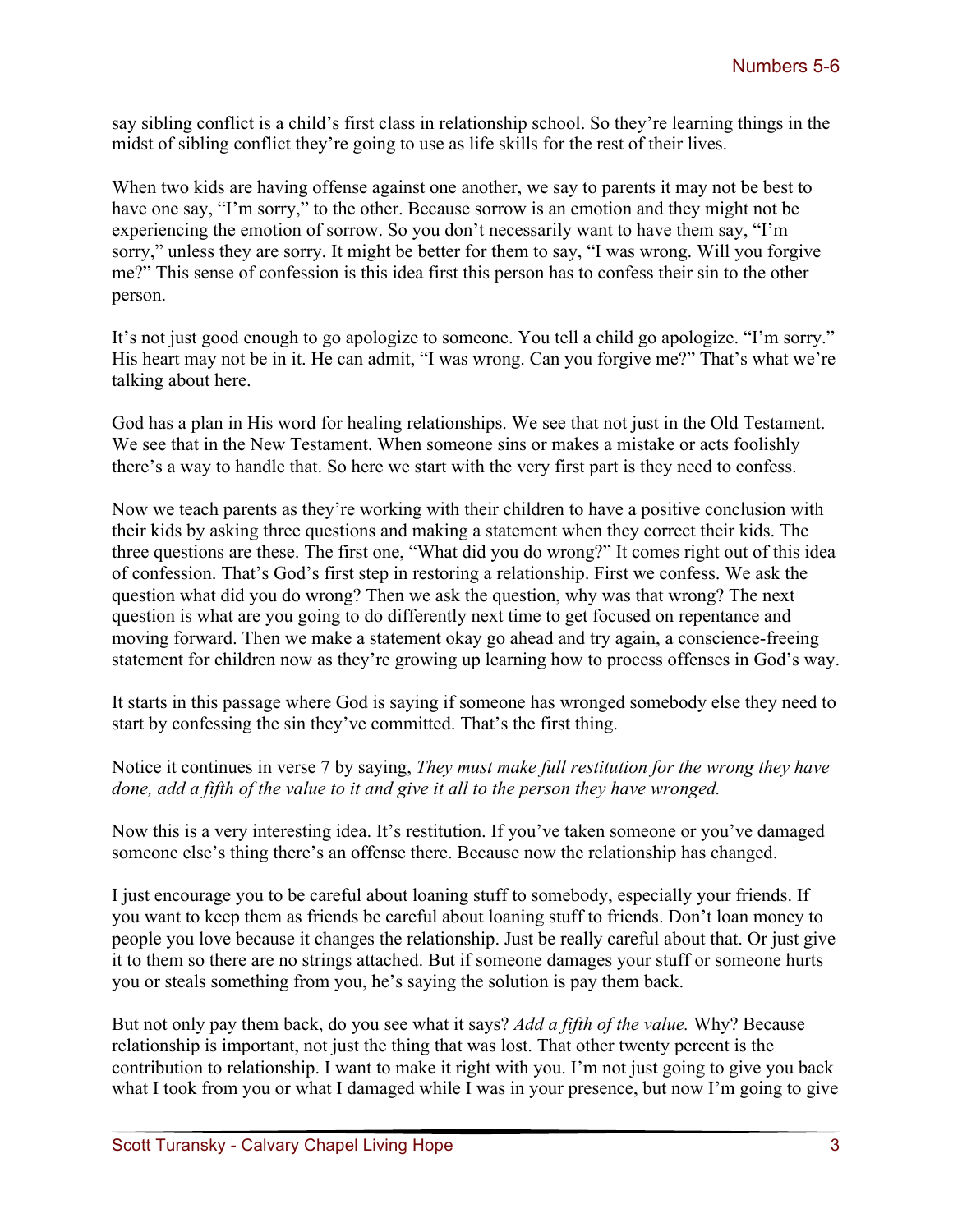twenty percent more to you because I value the relationship. It's the twenty percent that's the relationship component.

Keep that in mind whenever you are indebted to someone. You want to give back more than what you owe because it's a statement about relationship. He's illustrating that. Do the restitution part. Go back and pay back the damage that you've done.

But what if the person that you need to pay back isn't around, he's dead or whatever, what do you do? That's what we have provision for in verse 8. *But if that person has no close relative to whom restitution can be made for the wrong, the restitution belongs to the Lord and must be given to the priest, along with the ram with which atonement is made for the wrongdoer. All the sacred contributions the Israelites bring to a priest will belong to him. Sacred things belong to their owners, but what they give to the priest will belong to the priest.*

You see, when you do restitution it's not just for the person that you've offended, it's also for your own heart. There's something that happens inside of you when you have to do restitution. You're kind of making it right. In the Catholic Church they call it penance, where you're having to do something to kind of make it right.

The restitution that you pay, the person might not be around. What do you do in that case? Well it's important that you obtain a clear conscience and that's partly what's happening here. You're obtaining a clear conscience by paying it back. So if he's not around then get the priest involved again, and give it to the priest so that you can have this sense of I'm giving it to the Lord and turning it over to the Lord so that I can have a clear conscience and not have to live with the offense that I have. You can't say, "Well he died. I can't do anything about it" or "I don't know where the guy is anymore."

One of the things that helped me (I appreciated it so much when I was in my late teens), I learned about the conscience and how powerful it is and how important it is for my life. In the training that I received, the teacher said if you want to obtain a clear conscience, this is what you do: Make a list before the Lord. Say, "God, I'm going to make a list and you can help me with this list," because God will help you with it. Make a list of all the people you've ever offended. For some of us that's a pretty long list. You take that list and you write it down and you say, "Lord, if there's anybody else, just add it to the list." So He starts making that big list with you and then you say, "Okay, I'm going to make it right. I'm going to send a letter to that person. I'm going to pay back that person." Start making your wrongs right in that sense.

There's some people it's not appropriate to go back. If you had a relationship with someone and you did things that were immoral in that relationship, you don't necessarily want to revive that relationship or go back to that person. But you may just say, "Lord, if I ever come across that person again, I want to commit before you to make it right. I want to turn it over to you to do that." That's obtaining this sense of a clear conscience.

Obviously coming to God and saying, "God will you forgive me?" is the first step in a clear conscience. God cleanses us and He says He *forgives us of all unrighteousness.* But then there's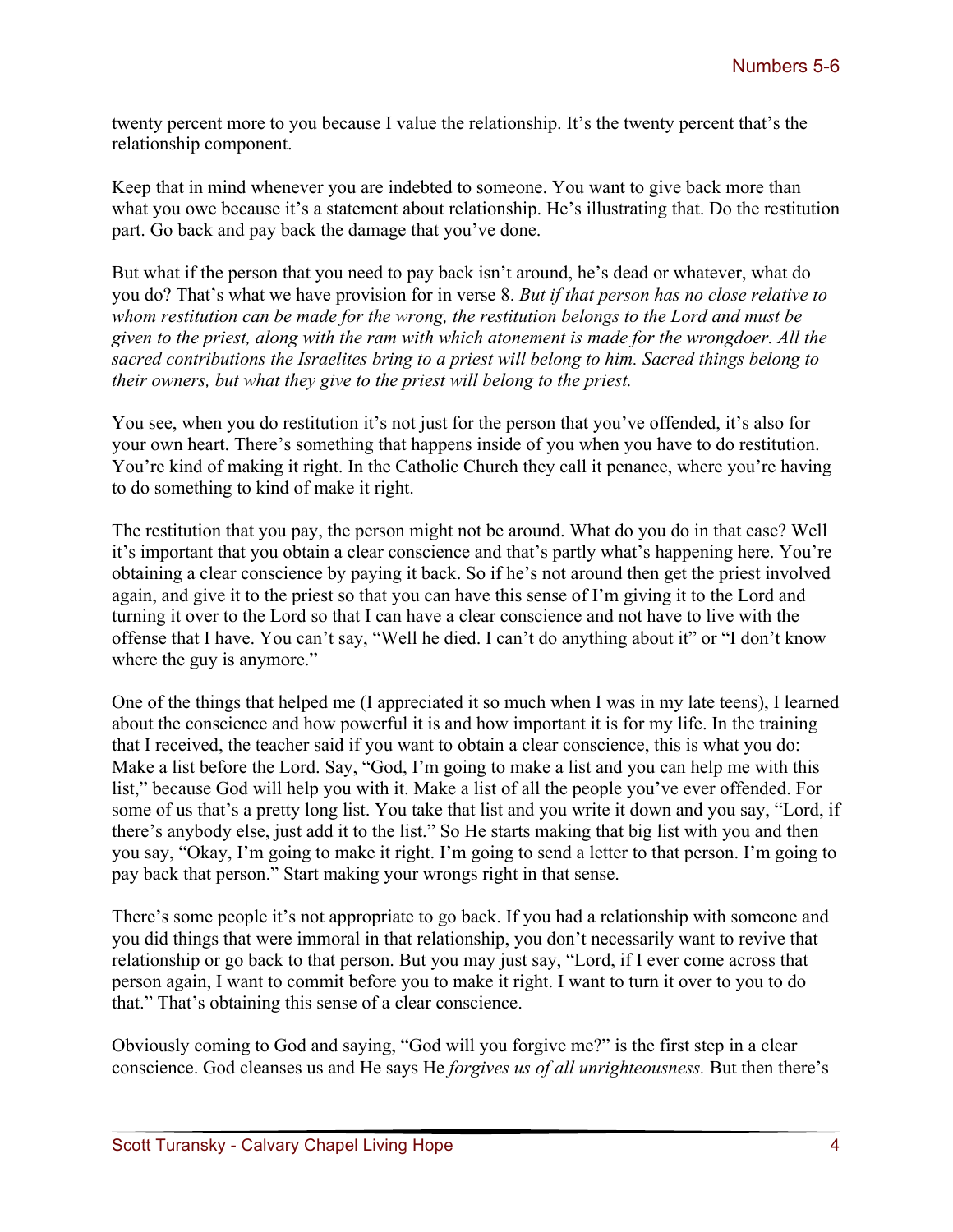this sense of making it right with other people. Paul says, *I strive to keep my conscience clear before God and man.* God is easy; it's the man part that's hard.

Here in this passage we're learning about social justice. How do we deal with the offenses that take place and how does a community involve in all of that?

Let's go on to verse 11 and look at another situation. The situation where you might have abuse in a marriage relationship where a husband might be inclined to take out his authority that he has and mistreat his wife.

In this time remember, if I bring you up to speed in the book of Numbers, we have the men that were counted. Twenty years old and older were counted, the fighting men. Now they're training for war so that they can be soldiers and they can go out and protect the people and fight them. It's these men who are being established in this way.

You might imagine that when men are going to work or they're getting ready or they're fighting or they're playing a video game and they get into it, as we men do, take the leadership, sometimes we bring those ideas back home and we try to treat our wives the way we treat people at work. Or we try to treat our children the way we treat people elsewhere. Sometimes we end up abusing our leadership in that way.

God has a plan for that. He's going to lay out some ideas here. I just want to explain them to you as we go through because we're going to have a situation here where we've got a wife who may have sinned. Maybe she committed immortality. Maybe she didn't. Maybe it's just a jealous husband. What do we do in the midst of that?

Starting in verse 11 – *Then the Lord said to Moses, "Speak to the Israelites and say to them: 'If a man's wife goes astray and is unfaithful to him so that another man has sexual relations with her, and this is hidden from her husband and her impurity is undetected (since there is no witness against her and she has not been caught in the act), and if feelings of jealousy come over her husband and he suspects his wife and she is impure—or if he is jealous and suspects her even though she is not impure.* 

Do you see the different categories here? We don't know if this is just a jealous husband and his wife hasn't done anything wrong, or she's actually committed adultery and he just suspects something.

Then notice verse 15 – *then he is to take his wife to the priest.* 

Notice in each one of these three public policy issues, the priest is involved. That's because they lived in a theocracy where God was running the government. They didn't have kings yet that separated the priesthood from the political authority. It was all the same. God was running the government through the priest. So if the person who had an infectious disease or a rash was put out of the community they had to go to the priest. He was the one who was the public health official who would say, "Yes, you can come back into the community." If there was some social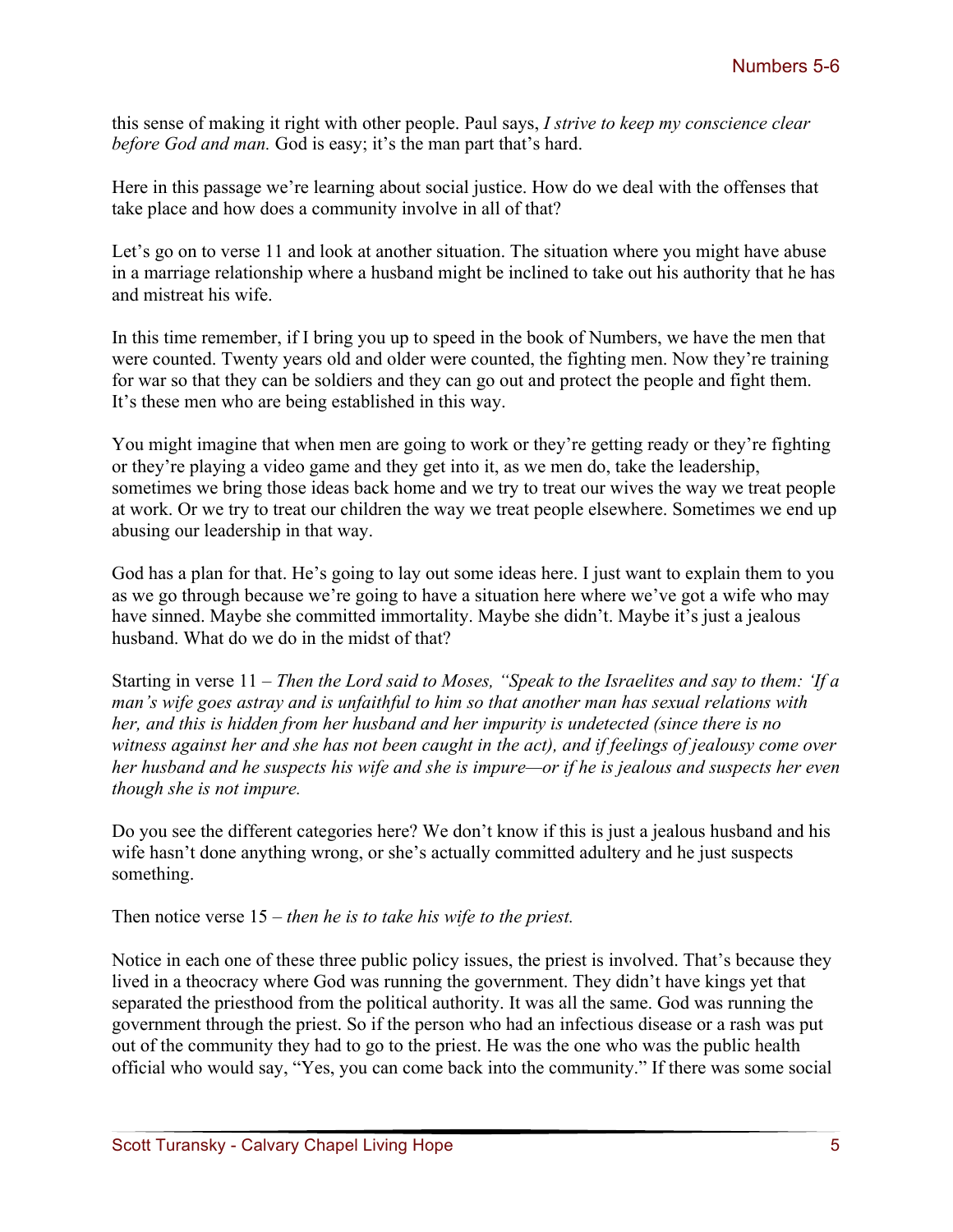justice issue and there wasn't someone for restitution, they'd go to the priest who would deal with the social justice issue.

Now we have a marriage situation and you've got a conflict between a husband who thinks his wife might have done something wrong and a wife who may or may not. We don't know for sure, but the jealousy that can take place in that relationship could be an opportunity for a husband to abuse his authority and mistreat the wife. So what do they do? They go get another person involved. He takes his wife to the priest.

Notice what's going to happen. See here's what happens. In a marriage relationship you know your mate. If your mate is doing something on the side, you know that. You suspect something. Something's wrong here in this relationship. So you have this suspicion that something's going on. You can't prove it, but you have the suspicion that something's going on. You think it is, or maybe it isn't. Maybe it's just your problem and you're just suspecting something that isn't there and so that's one of those times when you get help. So he goes to the priest.

Here's what he does. *He must also take an offering of a tenth of an ephah of barley flour on her behalf. He must not pour olive oil on it or put incense on it, because it is a grain offering for jealousy, a reminder-offering to draw attention to wrongdoing.*

See, being falsely accused is a hard thing to bear. Maybe you have been misunderstood or falsely accused at times. It's a painful place to be. So God is setting up some standard, a way to address in this society so they could go to the priest and get some help.

Verse 16: *The priest shall bring her and have her stand before the Lord. Then he shall take some holy water in a clay jar and put some dust from the tabernacle floor into the water.* Now the tabernacle floor, the dust you can imagine they've got sacrifices being offered, probably bacteria in that dust. This is not clean dust. This is probably dirty dust. Holy water mixed with dirty dust.

*After the priest has had the woman stand before the Lord, he shall loosen her hair and place in her hands the reminder-offering, the grain offering for jealousy, while he himself holds the bitter water that brings a curse.*

*Then the priest shall put the woman under oath and say to her, "If no other man has had sexual relations with you and you have not gone astray and become impure while married to your husband, may this bitter water that brings a curse not harm you. But if you have gone astray while married to your husband and you have made yourself impure by having sexual relations with a man other than your husband"—here the priest is to put the woman under this curse— "may the Lord cause you to become a curse among your people when he makes your womb miscarry and your abdomen swell. May this water that brings a curse enter your body so that your abdomen swells or your womb miscarries."*

Now maybe this is just a miracle from God that God steps in, uses this kind of situation in a particular way. I don't know. I don't know exactly what's going on in the midst of this situation, but it may be like a lie detector test of some kind.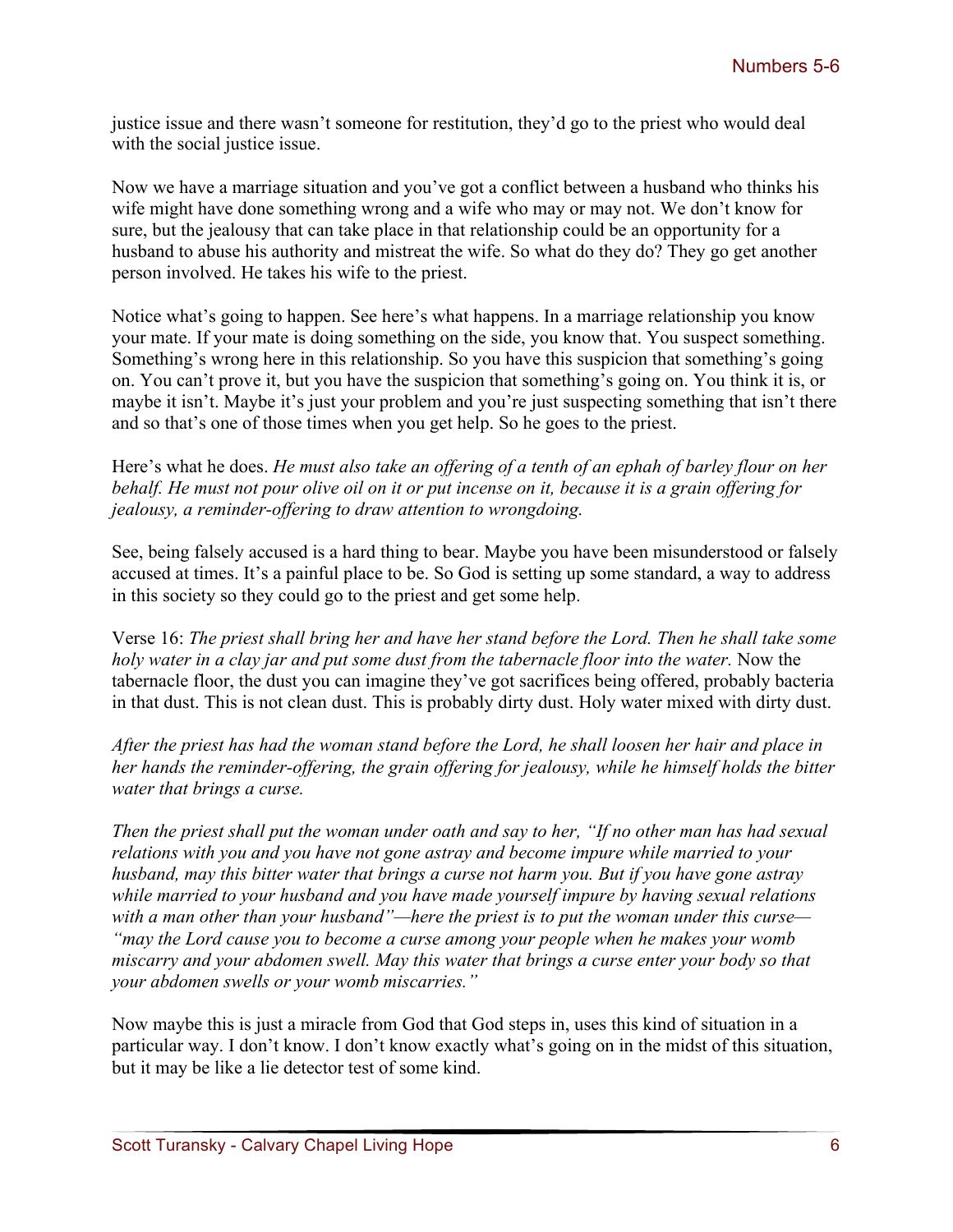Did you know that Jewish people would eat very healthy food? Their dietary laws were established. God was very concerned about their gut, about their immune system, about all of those things. It was established and set up for them to take care of their bodies. I suspect that they had probably very strong immune systems, so having some bacteria come in, some dust wouldn't bother them.

But in the same way when you take a lie detector test the body makes physical changes. When a person's under stress because they're guilty, maybe that's the response her body has to that is different. I don't know what it is, but it's a way to do some kind of a lie detector test before the Lord and God is intimately involved in the process here.

So notice the next verse says, *Then the woman is to say, "Amen. So be it."*

*The priest is to write these curses on a scroll and then wash them off into the bitter water. He shall make the woman drink the bitter water that brings a curse, and this water that brings a curse and causes bitter suffering will enter her. The priest is to take from her hands the grain offering for jealousy, wave it before the Lord and bring it to the altar. The priest is then to take a handful of the grain offering as a memorial offering and burn it on the altar; after that, he is to have the woman drink the water.*

*If she has made herself impure and been unfaithful to her husband, this will be the result: When she is made to drink the water that brings a curse and causes bitter suffering, it will enter her, her abdomen will swell and her womb will miscarry, and she will become a curse. If, however, the woman has not made herself impure, but is clean, she will be cleared of guilt and will be able to have children.*

*This, then, is the law of jealousy when a woman goes astray and makes herself impure while married to her husband, or when feelings of jealousy come over a man because he suspects his wife. The priest is to have her stand before the Lord and is to apply this entire law to her. The husband will be innocent of any wrongdoing, but the woman will bear the consequences of her sin.*

You might ask the question, "Well what about the husband? When does he drink the water?" I don't know! We don't have the answer to that, but I suspect that it has something to do with the abuse of authority that could take place in a relationship. If you look elsewhere in the law you see that if two people have committed adultery and they're caught in the act, they're both stoned. They're killed right away. There's no favoritism given to a man in the midst of adultery.

This is a special situation where there's suspicion. Maybe we only have this part of a story because there's a tendency among men to dominate women with their authority in ways that are improper, so God is setting up a plan here that may free her up and not allow the abuse to take place.

But here's what we do know. We do know that God values marriage. It's very important that adultery damages the marriage relationship. We know that getting help is important. All of those things can be helpful as we're moving forward.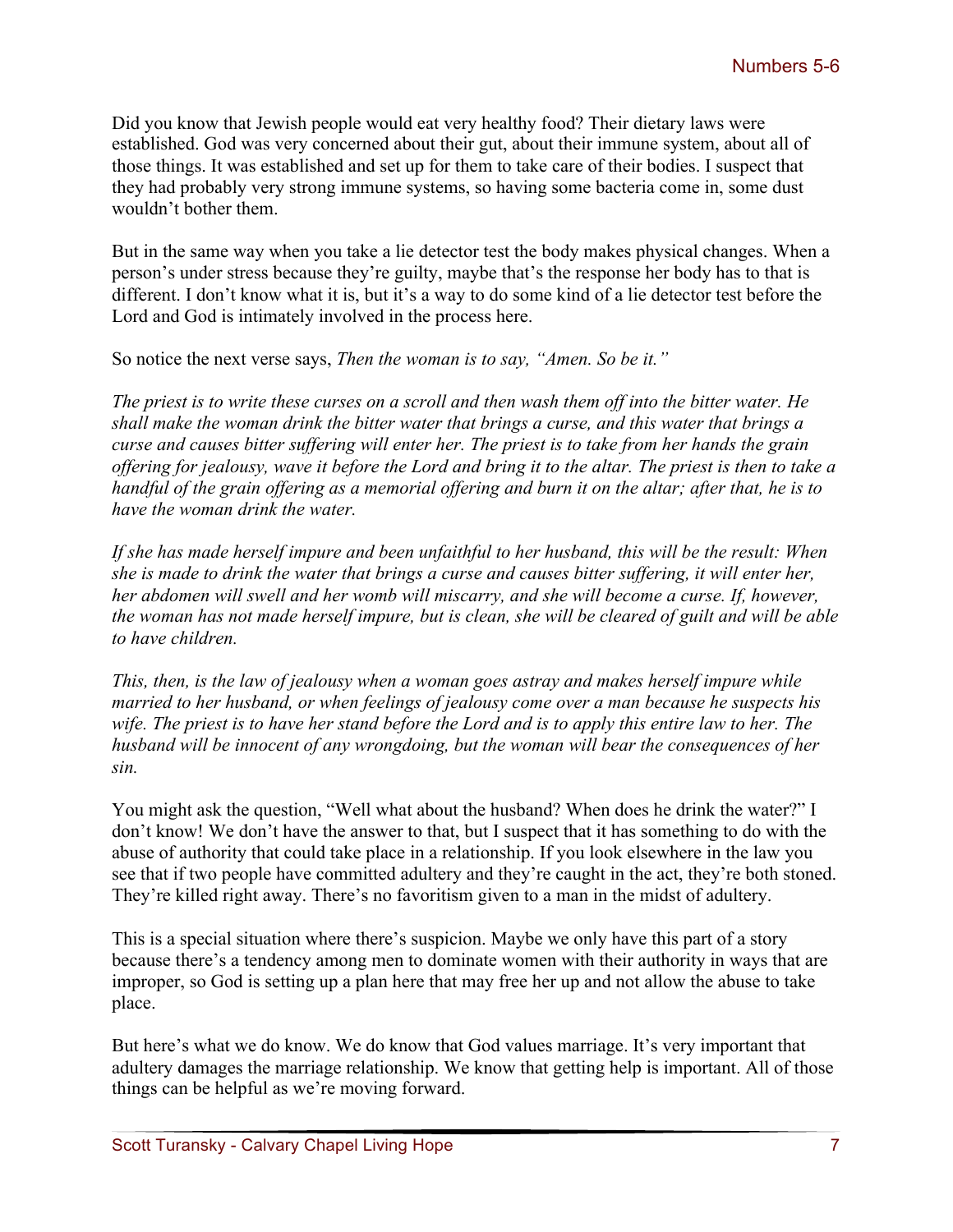Well let's go on to chapter 6. I want to share chapter 6 with you because it's a discussion of the Nazirite vow. It's when someone wanted to dedicate themselves to God in a very particular way, for a period of time maybe. But it's a Nazirite vow.

We learn in this passage about dedication to the Lord. Now dedication to the Lord never goes out of style. We are not Nazirites. We don't take on Nazirite vows, but there's some things we can learn about that custom in those days about our dedication to the Lord and what that looks like. So let's go into chapter 6.

*The Lord said to Moses, "Speak to the Israelites and say to them: 'If a man or woman wants to make a special vow, a vow of dedication to the Lord as a Nazirite. The word Nazirite is a* transliteration of the Hebrew word Nazir. We don't have a translated word for it in English, so they just brought the Hebrew word into English, Nazir, Nazarite.

*As a Nazirite they must abstain from wine and other fermented drink and must not drink vinegar made from wine or other fermented drink. They must not drink grape juice or eat grapes or raisins. As long as they remain under their Nazirite vow, they must not eat anything that comes from the grapevine, not even the seeds or skins.*

This is not a statement about whether drinking alcohol is good or not. That's not what this is about. This is about someone who is making a dedication to the Lord in this particular vow, this Nazirite vow. They are radical. Notice it's not just about not drinking alcohol, they can't even drink grape juice. In fact they can't even eat raisins. Interesting. They're making a pretty dramatic statement in dedication to the Lord.

Let me take an application out of this. Not saying we all need to stop eating raisins, but the application for us is this: Dedication always requires sacrifice. Always. If you're dedicated to your job it means you're sacrificing something else. If you're dedicated to a sport it means you're sacrificing something else. If you're dedicated to the Lord it means you're sacrificing something else.

See, I think all of us need to be able to say sometimes, "You know, I don't do that because I'm a Christian." There's a lot of things I don't do because they're not healthy. There's a lot of things I don't do because they cost too much money. But there ought to be some things we do. I don't do that because I am dedicated to the Lord.

It might be different for one person than it is for another person. One person might say, "I'm a Christian and I decide I'm not going to drink alcohol." We'll take that example. Someone else says, "I'm a Christian. I'm not going to watch R-rated movies." Each one says, "I'm not doing that because I'm a Christian." That's great for that person to make that kind of a statement and say, "This is who I am as a Christian. That means I'm going to separate myself from something. That's who I am." I think we all need to be asking those kinds of questions. What does God want us to do?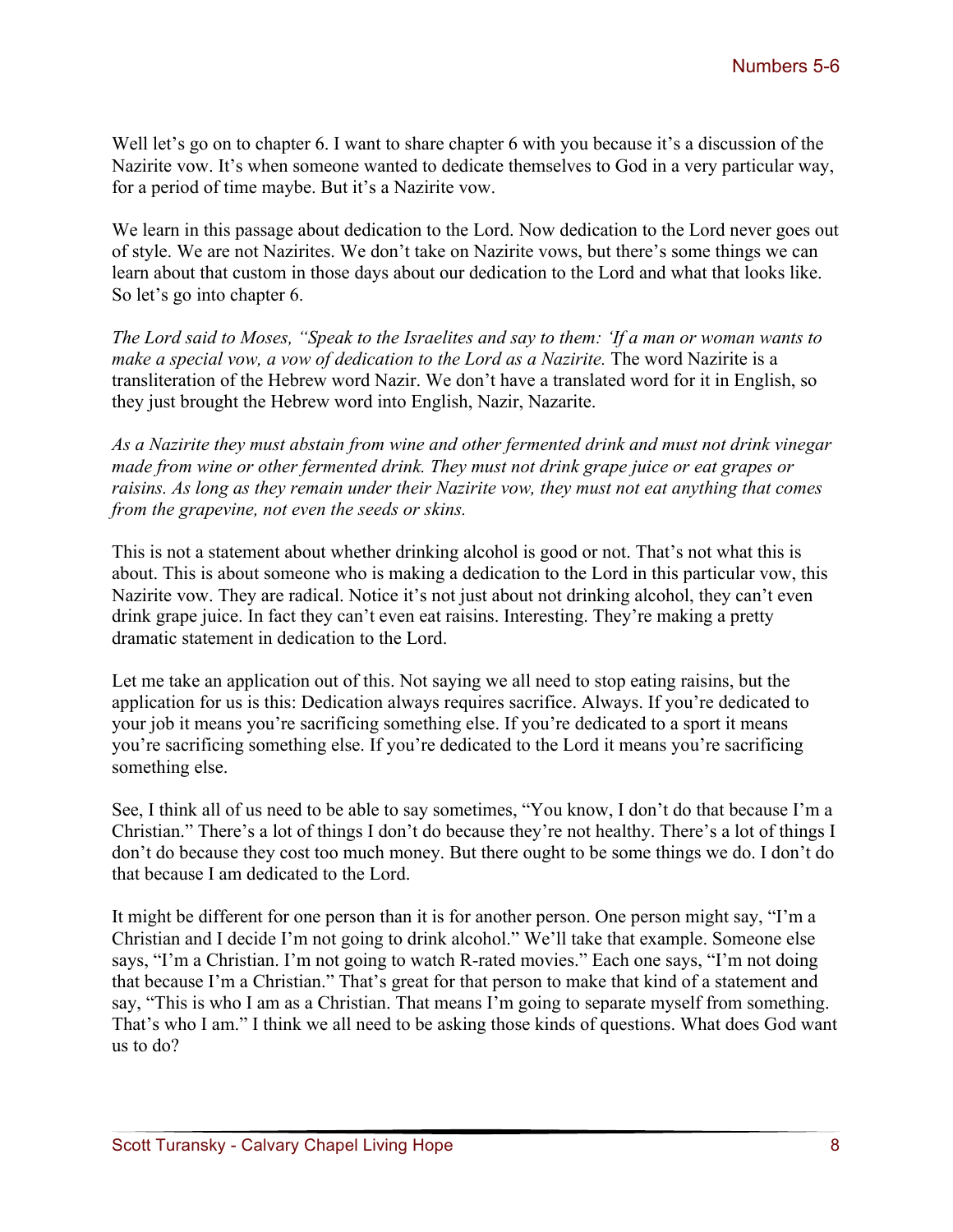The challenge is when the person who says, "I'm not going to drink alcohol," says, "You know, everybody else should not drink alcohol," and they start taking their standard of dedication to the Lord in an area where God is not clear and says, "You have to do this as well." As soon as we start making that judgment we become in error.

The person who says, "I'm not going to watch R-rated movies," that's fine. They're doing that before the Lord. That's great. But if they start saying to someone else, "That's sinful to watch Rrated movies," we have to be really careful about judging someone else in areas that are not clearly stated in God's word.

For someone who says, "I'm not going to celebrate Halloween," fine. For them they say, "I'm a Christian. I'm not going to celebrate Halloween." I say that's fine. Don't celebrate Halloween. But the person who then says, "And nobody should celebrate Halloween if they're a Christian," then they get into trouble because God isn't clear about such things.

But do you see if we take this personally then we say, "I want to be different. There are some times when I'm going to give up something because I'm a Christian."

I was thinking this week about Lent. A tradition really primarily in the Catholic Church, but some of the mainline denominations observe that as well. In my tradition I've never really observed Lent, but I value and I respect those who do. Sometimes they say I'm going to give up candy or I'm going to give up soda for Lent, for the forty days before Easter. I admire those people.

I was talking to Deborah. Deborah's here for the second time, she just came, and she was telling me about Lent this morning. I said, "I'm going to share that because that's just what I was talking about." How did you come to church? She doesn't really have a church background, but you know what she gave up for Lent? Doubt. Ah! I've never heard of that before! So when she gave up doubt it opened her ideas to maybe go to church. Wow.

See, I think we all need to be asking the question, what does God want me to give up? Because sometimes the things we have so close around us confine who we are and we are stuck within a boundary. Deborah makes this great movement outside of her boundaries by giving up something for Lent. I admire that.

I think it's stunning to me and that's what's happening in the Nazirite vow. I'm going to give up raisins, I'm going to give up this because I am a Nazirite committed to God.

Verse 5: *During the entire period of their Nazirite vow, no razor may be used on their head. They must be holy until the period of their dedication to the Lord is over; they must let their hair grow long.*

Hair is a hard thing to hide. God had chosen in this particular thing to have something obvious. So if you were concerned about styles and guys would cut their hair short or whatever (they must have because now they're doing something different by growing their hair long), then this would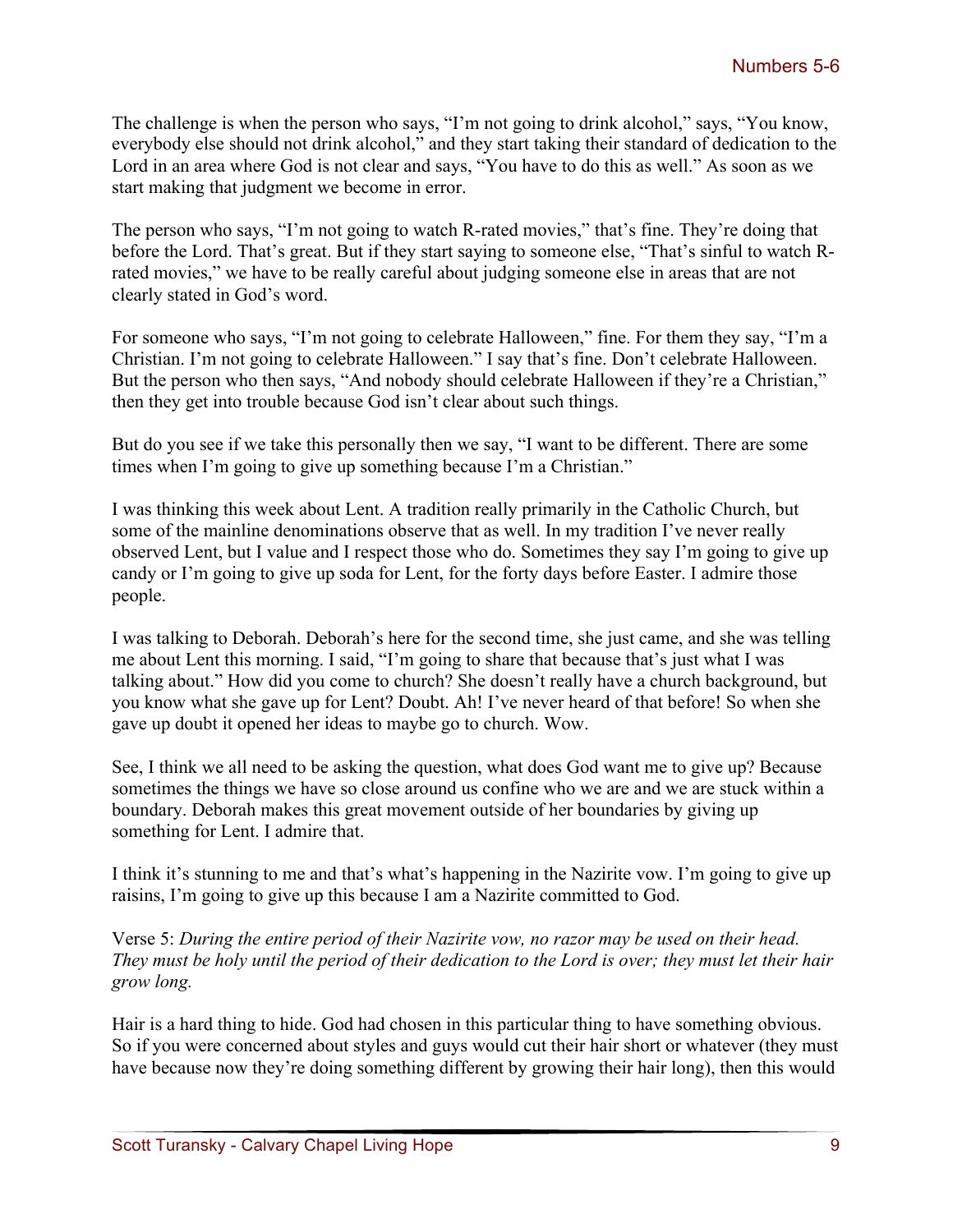be an outward demonstration of something inward that was going on inside of them. They were letting their hair grow long.

Here's the application as I look at the dedication taking place among the Nazirites. I say many times as Christians we make the mistake of trying to blend in. I'm not saying we have to look weird. There are a lot of weird Christians. I'm not saying we have to be weird like them. But I'm saying there ought to be something that says to people he's different or she's different. Well they could look at the Nazirite and say, "His hair is long. He's different." There's something there that's obvious. We ought to be able to be different, not just blending in. We ought to be obviously different as people are looking at us and saying, "That person does different things. That person lives differently because he's a Christian. He's dedicated to the Lord."

Let's go onto verse 6. *Throughout the period of their dedication to the Lord, the Nazirite must not go near a dead body. Even if their own father or mother or brother or sister dies, they must not make themselves ceremonially unclean on account of them, because the symbol of their dedication to God is on their head. Throughout the period of their dedication, they are consecrated to the Lord.*

Now in our society we don't come into contact with dead bodies, most of us. If someone passes away in the hospital, the next thing we see is the casket we're lowering into the ground or we have a memorial service.

But in those days it was the family who was responsible for caring for the body, making sure the body was ready, burying the body, and so on. So they're saying even if it's someone you're related to, because you're in this dedication period, even within the family, you say, "Look, because I have this dedication, I can't do that. I can't be a part of that. Let's get some other people to do that" So that's pretty interesting. Even in the family I'm different than someone else might be.

But the vow ends and there's a couple ways it could end. Let's look at verse 9. *If someone dies suddenly in the Nazirite's presence, thus defiling the hair that symbolizes their dedication, they must shave their head on the seventh day—the day of their cleansing. Then on the eighth day they must bring two doves or two young pigeons to the priest at the entrance to the tent of meeting. The priest is to offer one as a sin offering and the other as a burnt offering to make atonement for the Nazirite because they sinned by being in the presence of the dead body. That same day they are to consecrate their head again. They must rededicate themselves to the Lord for the same period of dedication and must bring a year-old male lamb as a guilt offering. The previous days do not count, because they became defiled during their period of dedication.*

So if you make a vow "I'm going to dedicate myself to the Lord for three months" and then in the midst of that, the third month you come into contact with a dead body and you don't even realize, you just kind of didn't even realize it was there and that happens, then you start all over again is what it's saying there. In other words, you've ended that and you need to start the whole process again.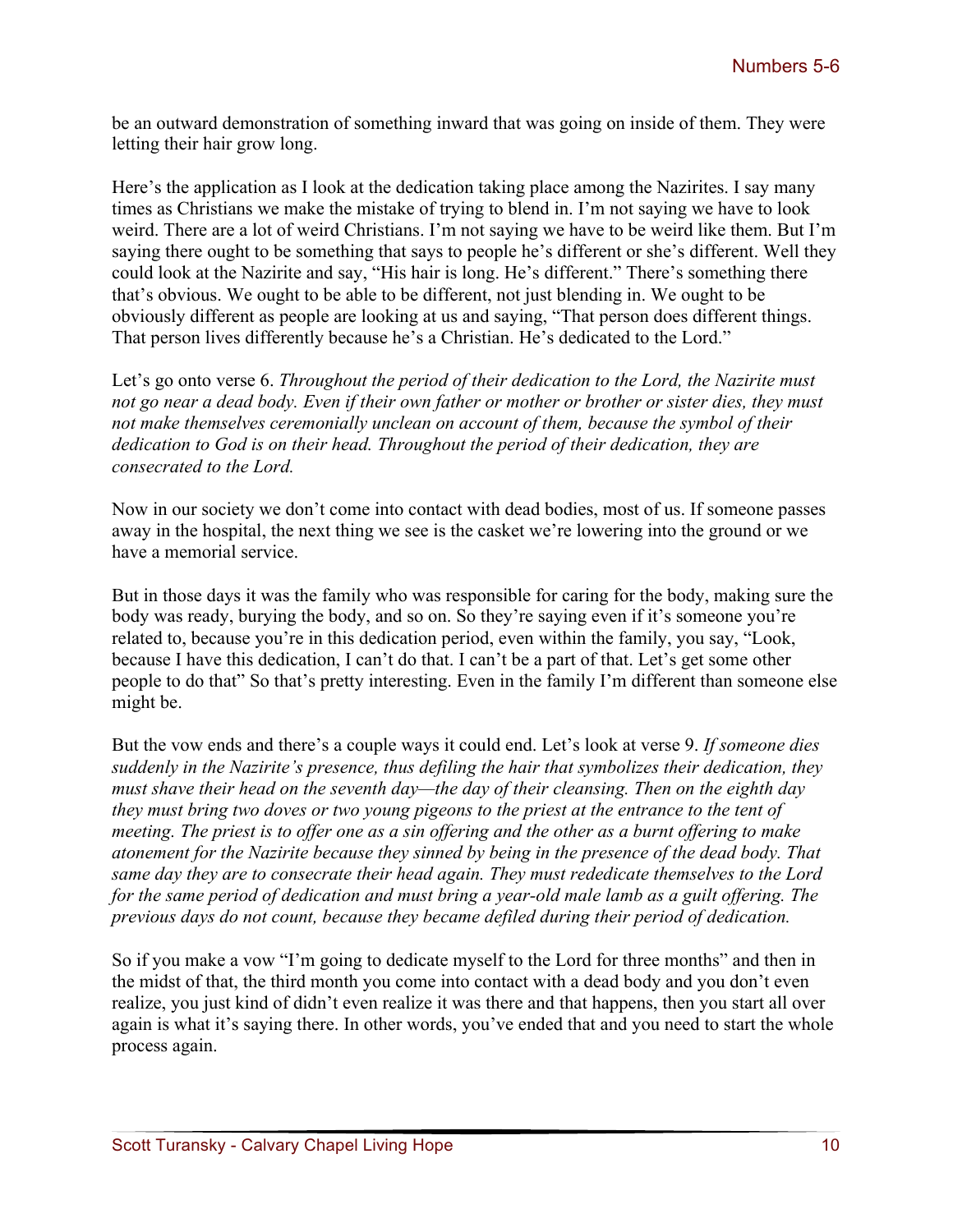We're not Nazirites. We're Christians. But I think it's important to ask ourselves a question – am I dedicated to the Lord? That dedicated that I'm willing to serve Him and sacrifice other things? We want to pray, "Lord, will you make me a testimony to other people."

See if you remember, as we looked at all the Israelite people, we had all of the tribes and they're getting ready to be fighting men, but God took the Levites and He said, "Those are mine. They are dedicated to me. They are the ones who would take care of the tabernacle. They are the ones who sanctified for me." But then what if somebody else wants to be dedicated to the Lord? Well this is the provision for them. The Nazirite vow would be the way that they could do that.

Verse 13 says, *Now this is the law of the Nazirite when the period of their dedication is over. They are to be brought to the entrance to the tent of meeting. There they are to present their offerings to the Lord: a year-old male lamb without defect for a burnt offering, a year-old ewe lamb without defect for a sin offering, a ram without defect for a fellowship offering, together with their grain offerings and drink offerings, and a basket of bread made with the finest flour and without yeast—thick loaves with olive oil mixed in, and thin loaves brushed with olive oil.* I mean that's a lot of sacrifices for someone who's just been really dedicated to the Lord.

*The priest is to present all these before the Lord and make the sin offering and the burnt offering. He is to present the basket of unleavened bread and is to sacrifice the ram as a fellowship offering to the Lord, together with its grain offering and drink offering.*

Even the Nazirites offering these sacrifices aren't more holy than anybody else. We all have sin in our lives. And you need to offer sacrifices is what He's saying here.

I think we can say this about the Christian life as we're growing in our dedication to the Lord. The closer we get to the Lord, we sin less but we repent more. Because we become more aware of our weakness and our humility and our need for the Lord in ways that we never did before. Dedication. What is it?

Verse 18: *Then at the entrance to the tent of meeting, the Nazirite must shave off the hair that symbolizes their dedication. They are to take the hair and put it in the fire that is under the sacrifice of the fellowship offering.*

*After the Nazirite has shaved off the hair that symbolizes their dedication, the priest is to place in their hands a boiled shoulder of the ram, and one thick loaf and one thin loaf from the basket, both made without yeast. The priest shall then wave these before the Lord as a wave offering; they are holy and belong to the priest, together with the breast that was waved and the thigh that was presented. After that, the Nazirite may drink wine.* So it was just for a period of time that he separated himself.

*This is the law of the Nazirite who vows offerings to the Lord in accordance with their dedication, in addition to whatever else they can afford. They must fulfill the vows they have made, according to the law of the Nazirite.*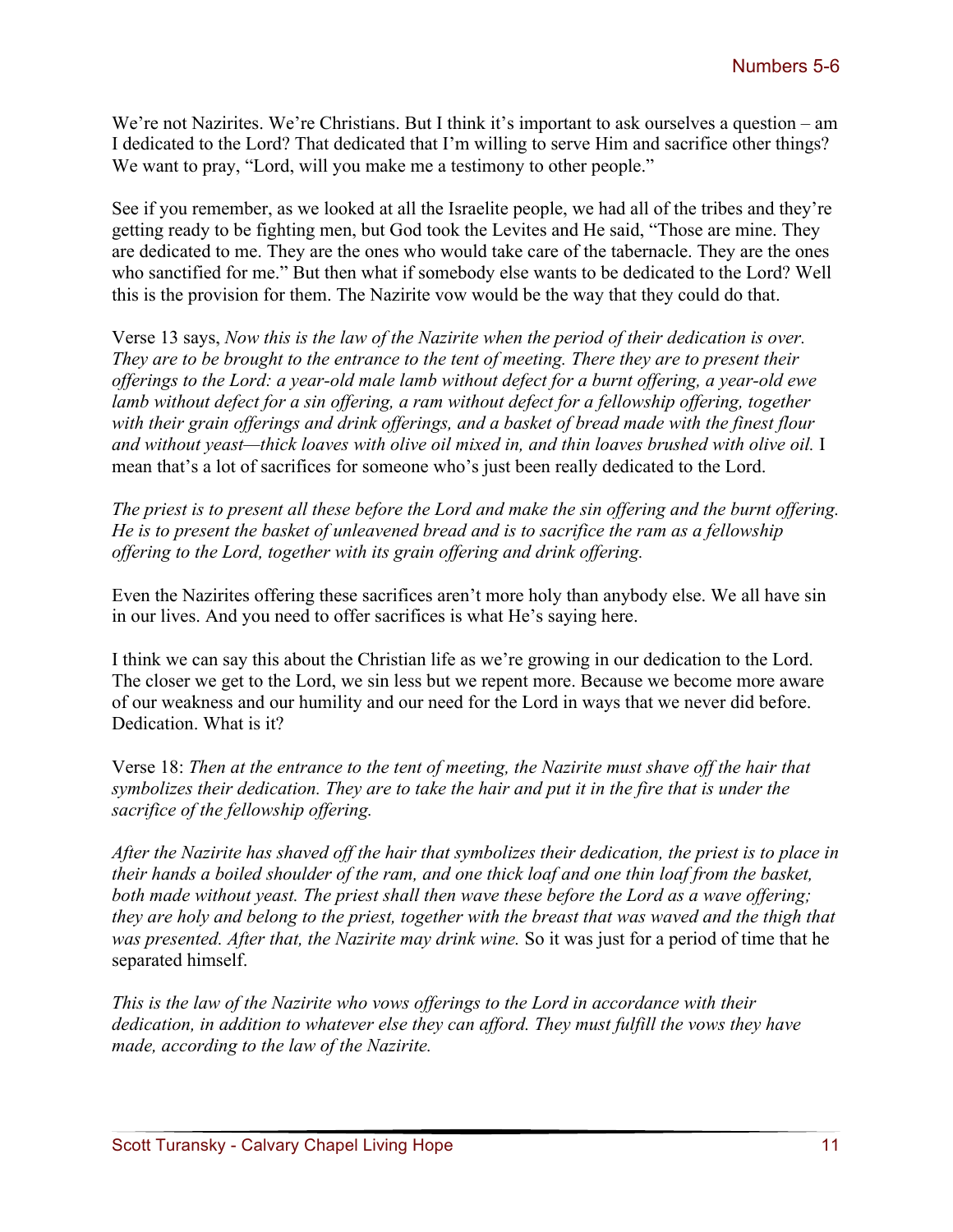It's interesting to see the holiness that's there, the separation that takes place. It reminds me of these verses in 2 Corinthians 6:15-18. Now we're in the New Testament. These verses from the Old Testament are quoted in the last part of this. Paul is writing and he's quoting Old Testament passages as he's talking about our separation, our holiness.

Here's what he says: *What harmony is there between Christ and Belial? Or what does a believer have in common with an unbeliever? What agreement is there between the temple of God and idols? For we are the temple of the living God. As God has said: "I will live with them and walk among them, and I will be their God, and they will be my people." Therefore, "Come out from them and be separate, says the Lord."*

Wow. Interesting. That's to us. That's a quote from the Old Testament being applied now in the New Testament. *Come out and be separate*. Be different. Do you know that the word *ecclesia*, which is translated 'church,' means the called out ones. We are called out of the world to live in the world, but we're different. We're not like everybody else.

*"Come out and be separate, says the Lord. Touch no unclean thing and I will receive you." And, "I will be a Father to you, and you will be my sons and daughters, says the Lord Almighty."*

It just reminds me that there are privileges and responsibilities to being a child and we're being drawn to attention here to those things.

If we look at the Nazirite vow, we see this. One, they're not separated from the camp. They don't go into a monastery somewhere as a recluse; rather they're among the other people. Secondly, there's no length of time set for them. It's just some period of time that they determine. Next, it's willing. They can't be a Levite or a priest, but they can dedicate themselves in this particular way. They're separating themselves to God, not just separating themselves from something.

If you're only saying, "There's all these things I'm not going to do," then I think we make a mistake. We want to separate ourselves to God. I'm going to God and when I dedicate myself to God that means I say no to some other things. That's the idea here.

And then lastly I just want to say the blessing that follows in the passage comes right after the dedication. Notice it's interesting it's tied into this passage about dedication. Verse 22. Beautiful passage. I love this. These are the most often quoted verses in the book of Numbers.

Verse 22: *The Lord said to Moses, "Tell Aaron and his sons, 'This is how you are to bless the Israelites. Say to them: "The Lord bless you and keep you.* Blessing is to bring good upon. *The Lord bless you and keep you; the Lord make his face shine on you* (give light to you, *his face shine on you*, bring light to you) *and be gracious to you* (God wants to give you grace)*; the Lord turn his face toward you.* "Look at my eyes," God says, "as my face is looking at yours." *The Lord turns his face toward you and give you peace."* That peace that just washes over us that we need.

*"So they will put my name on the Israelites, and I will bless them."* See that verse 27? *So they*  will put my name on the Israelites, and I will bless them. God puts His name on us. We are called